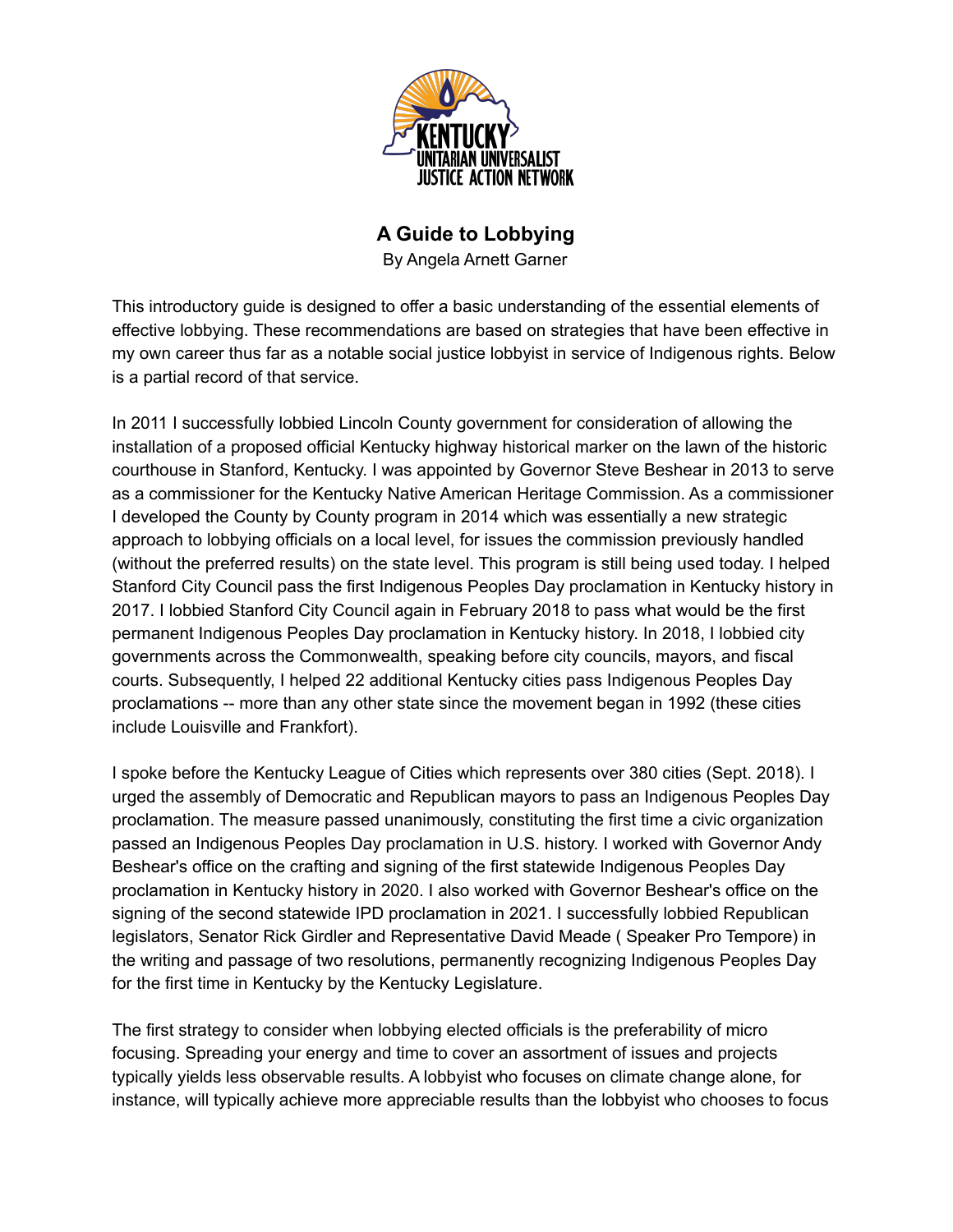

on climate change, reproductive rights, education, and immigration. An organization consisting of several people may be efficient in working on a number of issues together, but an individual should decide which issue they are most passionate about and stick with that. Furthermore, instead of focusing on the vast array of topics that fall under the umbrella of a single issue, choose one subtopic only to be even more effective. For instance, a lobbyist who is passionate about the environment may conceivably work on climate change, air or water pollution standards, the link between meat consumption and rainforest destruction and so forth. The list goes on and on. However, if the lobbyist elects to stick with one cause, and only one subtopic of that cause (i.e. environment: water pollution) then they will have much more time and energy to expend toward this endeavor, and thus will make a much greater impact. Additionally, effective lobbyists forge relationships with elected officials and members of the media. Those relationships will be enhanced if the lobbyist is recognized as a specialist in their field, a polished professional who is knowledgeable about the issue being discussed. If the lobbyist is known as an authority on a specific issue, officials will respect that fact and be much more willing to listen.

Design a marketing package that appeals to the elected officials being lobbied. The hard truth is that politicians operate largely on self interest and by extension, the interests of their constituents. For instance, when I lobbied various officials for the passage of Indigenous Peoples Day proclamations, I intentionally included in my pitch the reminder that Kentuckians treasure their state history, and many Kentuckians claim Native American ancestry. Native American cultural events such as the powwow circuit are popular attractions for their constituents across the state, and anytime we celebrate our state's rich history, we are supporting tourism which is a financial benefit to us all. Did any of these arguments encompass the moral heart of this issue? No. Yet assessing who the lobbyist is talking with, who has the power, is the key to formulating the entirety of the marketing package. Remember that for the lobbyist it's not always wise to state every reason why they personally believe in a cause. Realistically the marketing package should be tailored instead to as many groups of people as possible and preferably groups within the official's constituency. My aforementioned arguments used as a part of my speech delivered to help pass IPD proclamations appealed in this case to historians in general, and including those who treasure Kentucky history, and people interested in Native American history and culture. It also appealed to powwow enthusiasts, those who claim Native American ancestry, and those interested in promoting Kentucky tourism, and by extension the Kentucky economy. Lobbyists should always favor even small gains over being a moral purist. The lobbyist's primary objective should never be convincing officials of the totality of the moral facets of the argument. But rather, it should instead be to shift public perceptions and neutralize the issue politically. This process involves the gradual development of a political trend with the eventual multiplicity of individuals, organizations, city and county governments,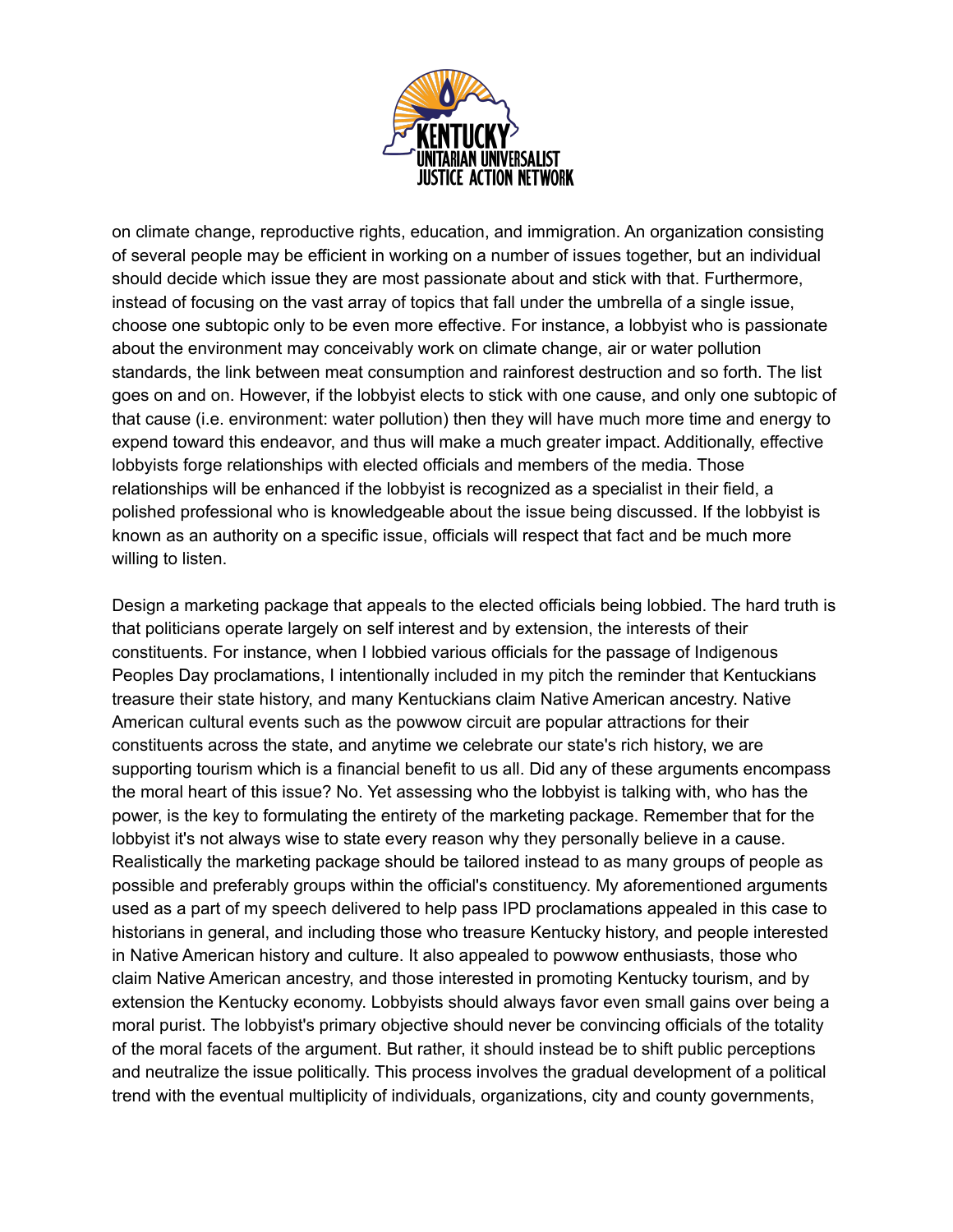

districts and so on. This trend development operates in part on the bandwagon effect. For every goal achieved, it will be that much easier the next time. After the passage of a measure, residents in the next town, county, district, et cetera, that lobbyists target, will be more likely to believe that this issue is no longer politically controversial or problematic. After all, the measure has been passed successfully. When I lobbied Stanford for the passage of the first Indigenous Peoples Day proclamation in Kentucky, there was so much heated debate that a city council member voted to table the discussion and bring the city council meeting to a close. I had to very carefully convince the mayor to even consider holding a second hearing. The mayor eventually agreed and scheduled this second meeting on September 19, 2017, just days before Indigenous Peoples Day was to be celebrated nationally. The discussion lasted well into the evening, as people on both sides of the issue passionately declared their sentiments. City Council members were ready with a vast array of questions from "why is this necessary?" to "why not just celebrate this on another day besides Columbus Day?" to "what would an Indigenous Peoples Day celebration look like in Stanford?". There were impassioned speeches of Indigenous peoples whom I had invited to speak, those also of city council members and other officials, residents of the town, and ofcourse my own. After the sun had long set over the quaint town of Stanford and the darkness enveloped the historic train depot where town meetings were customarily held, the city council finally decided to take a chance and sign the first Indigenous Peoples Day proclamation in Kentucky history. Several months and several towns later, I was planning to schedule a similar city council meeting with the mayor of Livingston, Kentucky. That would not be necessary, the mayor told me. He said that he was familiar with my work through news coverage. And then the mayor completely astonished me. "If you have one of those proclamations with you" he said, "I will sign it". I searched through my collection of papers I carried with me and found a sample proclamation. I filled in the provided blank space in calligraphic historic cursive "Livingston". The conservative Republican who was the mayor, the town barber, and a school bus driver of Livingston, read the proclamation, slapped it down on the hood of his pickup and signed it. Just like that. What had begun as a daunting, painstaking and at times, hostile political battle, had become a smoother process with every additional city attempted. And in this extraordinary case, almost effortless. Now officials across the state in many cases already knew why I wished to speak before their respective city councils before I walked in the door. They were heeding the fact that this formerly divisive political issue was being neutralized before their eyes. That fall (2018) I was watching coverage of Indigenous Peoples Day on Democracy Now. Amy Goodman had said that proclamations had been passed in cities large and small across the United States and included Livingston, Kentucky in her sampling of cities. My thoughts returned to the many months of lobbying city and county governments in cities large and small across Kentucky. I thought of the consequential shift in the public perception of this movement over that time, of the long journey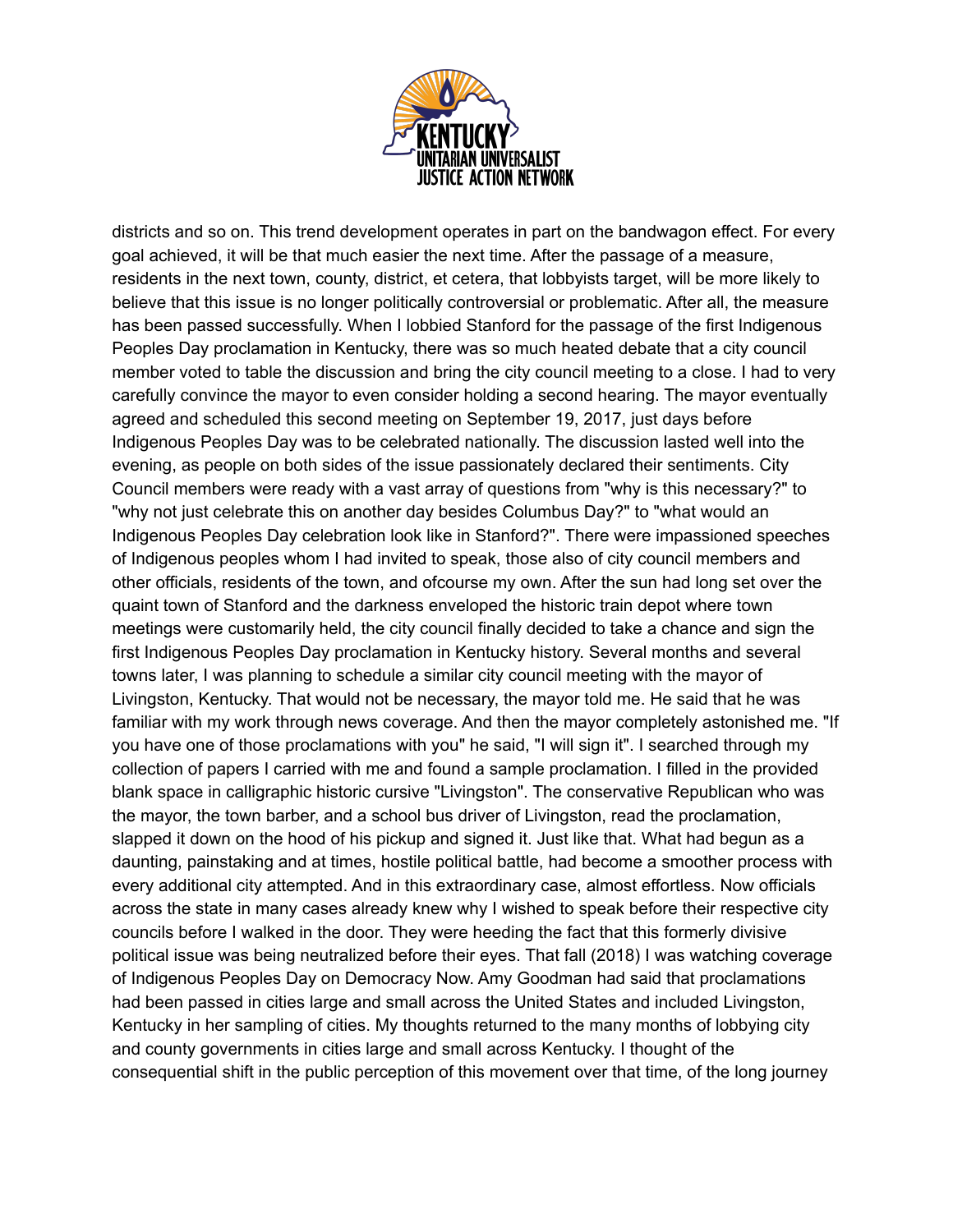

from Stanford to Livingston, and onward to Liberty and Louisville and many other cities --- one small step at a time.

Thus, lobbyists should always consider the value of compromise and strategy, instead of throwing all of one's cards on the table and attempting to convince elected officials of every facet of the argument. Remember the Tortoise and the Hare….slow and steady. The lobbyist should take on the role of a lawyer. He or she should always anticipate the next argument or rebuttal of the officials before they even verbalize them, before walking through the door. They should anticipate all possible problems, pushbacks, or reservations, and have an answer for each potential argument before the discussion. Lobbyists should take the time to brainstorm before speaking to the officials to make sure they are covering every angle of the issue and being as thorough as possible. If there are 50 reasons why the officials and their constituents should support the issue, they should be listed (Again, lobbyists should design a marketing package tailored to the officials and their constituents as much as possible). A successful lobbyist is a polished public speaker who exudes confidence. And the surest way to appear confident and relaxed, is to be knowledgeable about the chosen topic. More preparation equals less anxiety. If the lobbyist is not confident of his or her self and the importance of the message, the audience won't be either. It is important to practice good posture. In these important meetings they should carry themselves with confidence and poise. Lobbyists should project their voice and clearly enunciate their words. They should know their audience and their basic political interests. Lobbyists should share appropriate biographical information about themselves to acquaint their audience with their achievements and goals. They should ask pointed questions of officials to encourage them to think critically about the advantages of the proposals. Sharing true, relatable stories can be an effective method to captivate, entertain, and ultimately convince the audience of the benefits of the passage of their measure.

Politics is local. If there is a choice, it is always advantageous to begin lobbying for any particular issue on the local level where the discussion will be a more personal experience. Whether lobbyists know the official(s), share a political party affiliation, or agree with their known policies or not, they will still already have certain things in common. Obviously they both will live in the same district, county, or town. They may even know some of the same people there. They will both have a feel of this one of a kind place where they live, the people and their priorities, the coffee shops, the mom and pop restaurants, the local events, the farmers markets and so on. This community that lobbyists and elected officials share can be vitally important to forging a connection, a lasting relationship. Whether you live in a small town or a bustling city, these people and places that we hold dear may be the key to forming a bond that perhaps will result in effecting change. Lobbyists should familiarize themselves with personal and occupational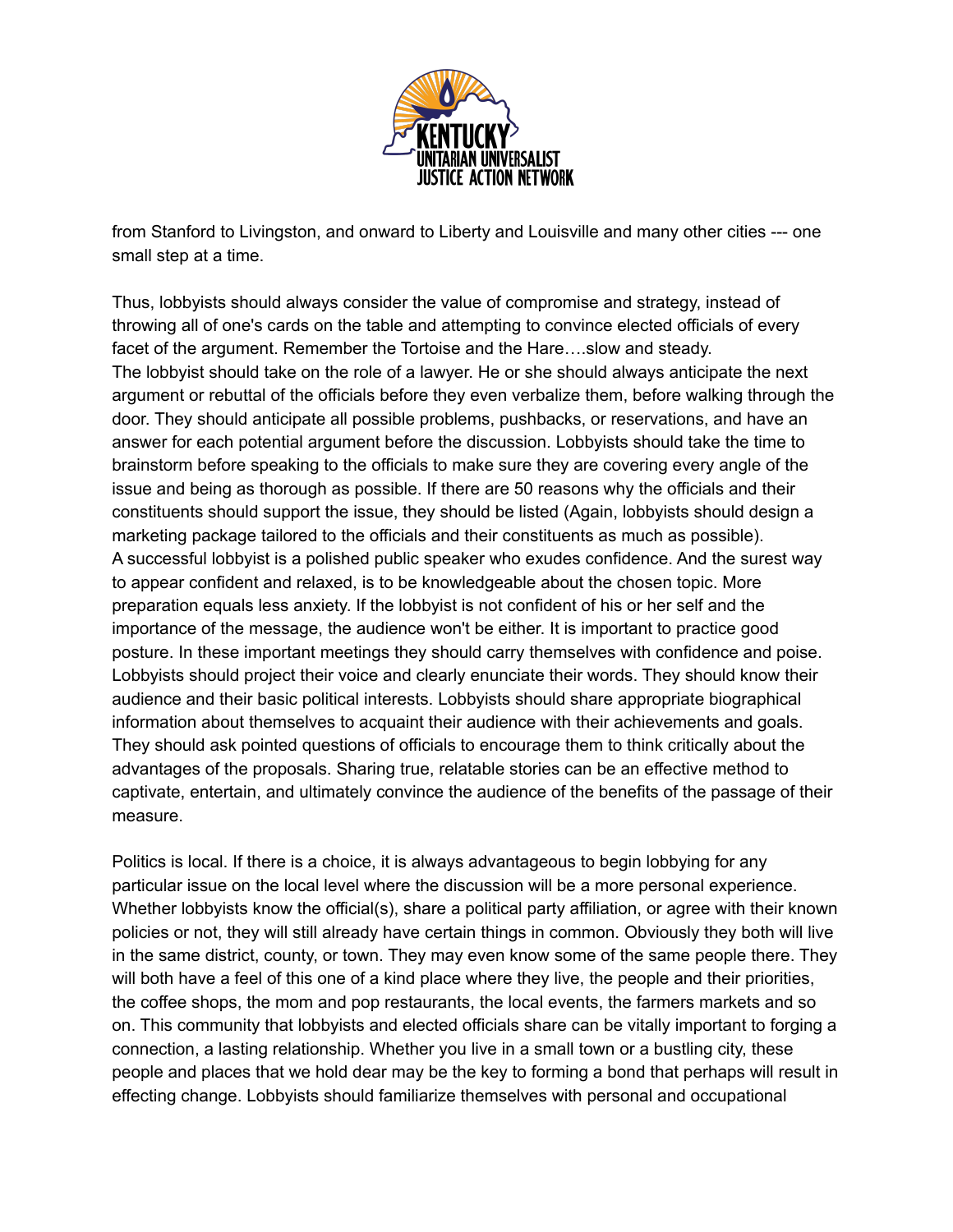

interests of the official(s). Do they chair a community event? Are they also an artist in their spare time? Are they a member of the local garden club? Lobbyists should choose something like this of interest to ask them about. Engaging officials in a discussion of a single question about a topic of interest will demonstrate to them that they are not only regarded as a politician, but also as a person, a multifaceted human being. Indeed, they will want the elected officials to view them in the same way. Lobbyists should limit their inquiry to one or two questions only and proceed with their proposals. The object is to humanize the discussion. Similarly, referring to an official by name (i.e. Mayor Smith, for example, as opposed to no name at all) reminds them of this personal, human connection. This reminds them to some extent of their personal responsibility to the discussion, of respectfully considering the proposal. The objective is always to be approachable, thoughtful, curious, engaging, and disarming.

It is wise to study the official's/governing body's constituency. The lobbyist should always know their audience. They may have initiated his or her concerns on the local level with the hopes of also approaching officials on the state level. If the political party with probable statewide majority is known, then the lobbyist should make a concerted effort to pass their measure in local districts represented by the same political party where applicable. For instance, if you know that you wish to pass your measure eventually on the state level and in all probability that state leadership will be controlled by the Republican party, then they should intentionally pass the measure locally in heavily or leaning Republican districts, towns, or counties. This will demonstrate for these state officials that the lobbyist's measure is supported by their constituents. This practice will streamline the processes of lobbying. Always think several moves ahead on the chess board. And the aforementioned objective of the lobbyist should be neutralizing the issue politically. Demonstrating constituent support is what neutralizing a political issue is all about.

Never underestimate the power of several wins of any form or type. A grouping of several smaller wins may even be more significant than a couple of larger gains simply because of repetition of coverage. In other words, the number of times that the lobbyist and their cause, their measures, are in the public eye, covered by the news media, and are considered by elected officials, will in the long run be an ingredient in the catalyst for change.

Similarly, the lobbyist should always utilize the news media to their advantage in promotion of their cause. The more frequently that the lobbyist's name and/or their affiliated organization is in the news, the more they will familiarize elected officials and their constituencies with their proposals and attract more members to their organization. A list of media contacts who have offered coverage should be developed. Lobbyists should not merely seek media coverage when they have achieved a far reaching legislative victory. But rather, media coverage should be